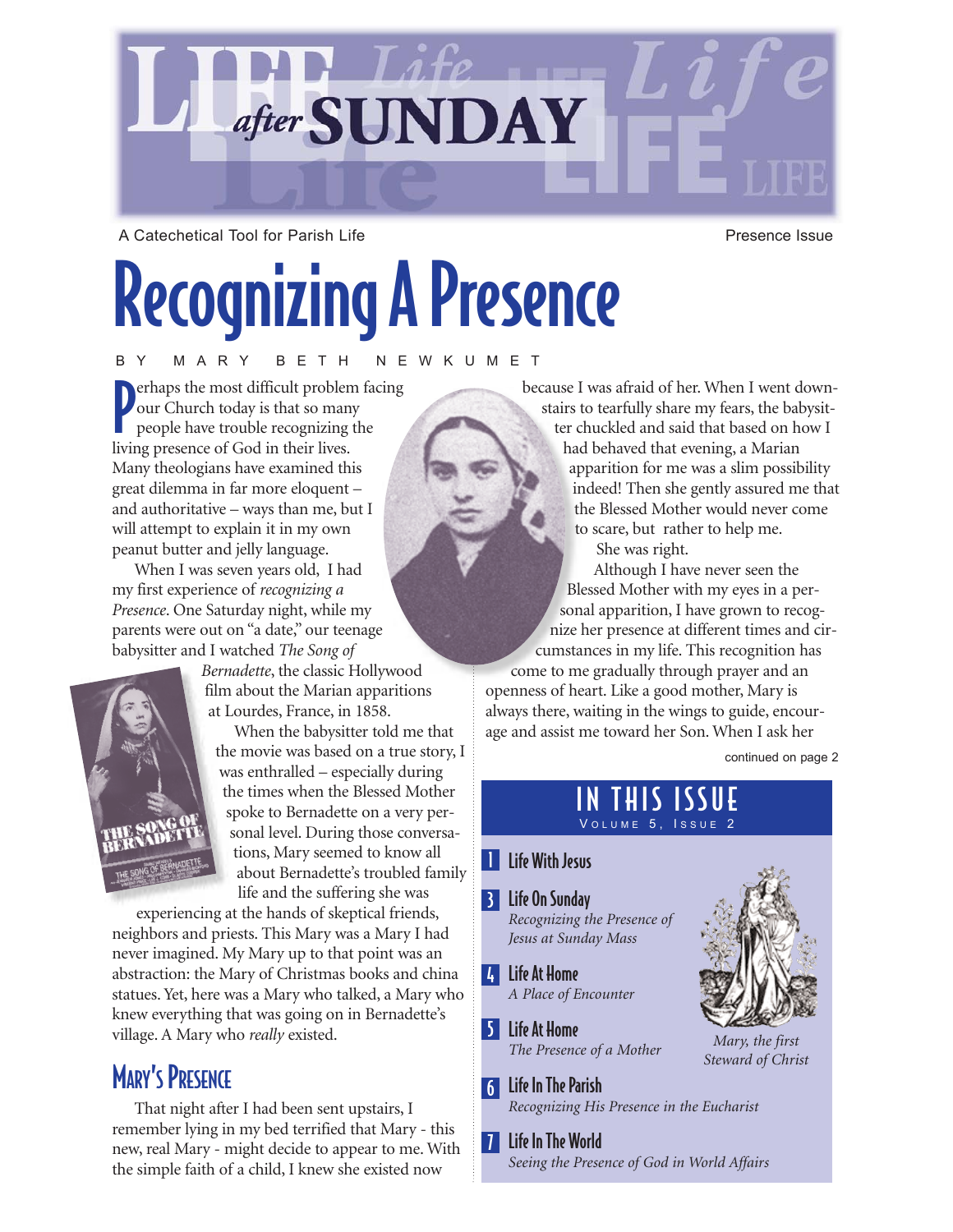

about a problem or worry, I always watch to see how she answers me through the graces she obtains from Jesus. These continued from page 1

answers are never ethereal. They are specific and concrete. They come through nature, matter and other people.

With an open heart, I have come to recognize that Mary's presence is always this personally tied in with people and the places where they dwell. Just as in

Lourdes, I have seen firsthand how she is working in the lives of the people in my "village." Here in my neighborhood, I recognize her presence in the assistance she now gives to a sick friend who has become devoted to her. I see the way she is leading a relative through family difficulties. I even have a friend who has asked Mary to watch over her car because she cannot afford to replace it anytime soon. Sounds silly? On the contrary. What kind of a mother dismisses the genuine concern of her child?

#### **FOCUS ON HER SON**

Many people worry about an intimate relationship with Mary, thinking that it takes away from a focus on Christ. Perhaps this is because these folks still see their faith as a theory or ideology rather than a relationship with someone who is intimately and personally present in their lives.

People living in family relationships know that love for their mother does not take away from love of their father. A faith that is arid – empty of

a living Presence

- has trouble recognizing the harmony between these fundamental relationships. And this is where the apparitions of the Blessed Mother are an initial, comfortable step for so many Catholics. I suspect that deep down it is not so much the phenomena that

draws people in, but rather the startling reality of Mary's actual presence tied in to an actual place. "Mary's motherhood in our regard is manifested in a particular way in the places where she meets us: her dwelling places; places in which a special presence of the Mother is felt," says Pope John Paul II, who is particularly devoted to her. "They are of all kinds, from a special corner in the home or little wayside shrines adorned with an image of the Mother of God, to chapels and churches built in her honor."

Recognizing the presence of Mary in our homes and parishes can lead us to search more ardently for the living presence of Jesus in the places where he dwells. For if we know in our hearts that Mary, the Mother of God, continues to reveal herself in many, simple ways to those of us still in the natural world, then we probably can also recognize her Son. However, if the Eucharist and other tangible signs of his real presence in our community of the Church still hold little meaning for us, then we still may be searching for him to fill our empty faith.

If you are having trouble recognizing Christ's presence in the world, read on. Perhaps the Holy Spirit will help us recognize him together.❖

### Life After Sunday

President John M. Capobianco

Vice President Mary Beth Newkumet

Executive Assistant Jessica K. Love

Theological Advisor Msgr. Lorenzo Albacete

Life After Sunday is a catechetical tool for parish life created by Lumen Catechetical Consultants, Inc., a 501(C)3 not-for-profit educational consulting firm that helps Catholic organizations communicate a life with Christ lived fully through his Church. @ Copyright 1998, 2002. May not be reproduced without permission granted.

#### **Lumen Catechetical Consultants, Inc.** P.O. Box 1761

Silver Spring, MD 20915 1-800-473-7980 or 301-593-1066 Fax: 301-593-1689 www.lifeaftersunday.com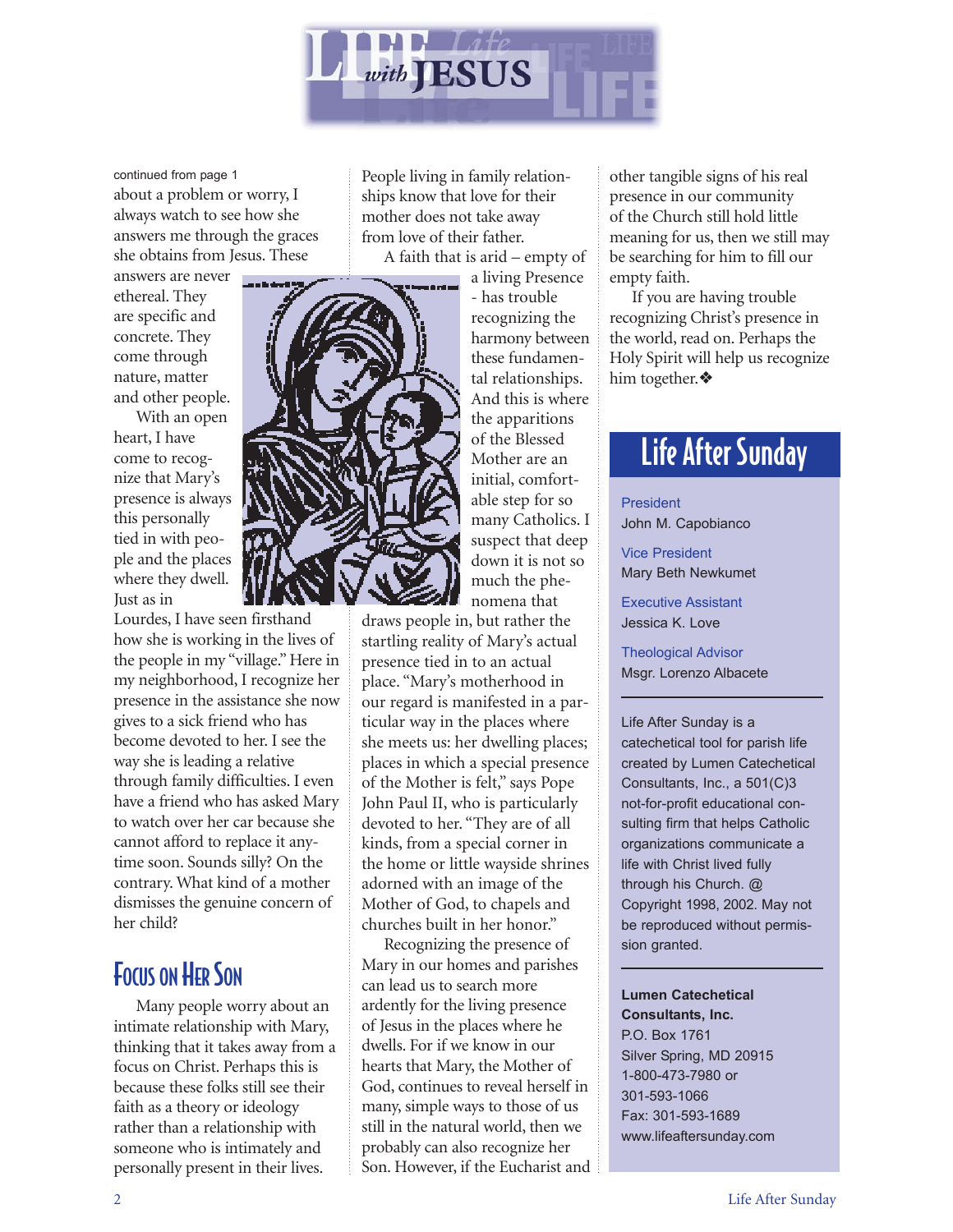

# Recognizing the Presence of Jesus at Sunday Mass

**M** any of us know Catholics w<br>
come to Mass on Easter and<br>
christmas, but then insist the<br>
the rituals and sermons don't do any of us know Catholics who come to Mass on Easter and Christmas, but then insist that much for them during the rest of the year. Why, they wonder, can't they honor God on the Sabbath day by staying home, living good lives and spending time with their families?

#### COMMON QUESTION

Disconnected from a living Presence, the rites of the Mass don't hold much meaning. It is only when we begin to recognize the presence of Jesus in the Word, the Eucharist and in each other that Mass becomes a life-sustaining experience. Most Catholics intellectually understand the Word and Eucharist part of this equation (although many of us are still trying to experience it in our hearts), but the "each other" part can get difficult. The call to see Jesus Christ dwelling in each other is more

than just being nice or having good values. It is a true challenge that requires us to see him in every person we meet.

This is why Jesus, with his gentle yoke, asks us to get up out of the chair, rifle through the hamper to look for respectable clothes and gather with family, friends and neighbors

*in person*. All of the sacraments of the Church require the presence of other people since this is the way Jesus comes to us. The Lord could have established the sacraments, these signs of "Christ with us," simply between each individual and

him alone in a room. But he did not. He wanted us to deal with each other in the flesh at a specific time and in a specific place.

#### GATHER IN PERSON

Thus we cannot share the same communion with Jesus by staying home and saying prayers privately in lieu of Sunday Mass. Attending the liturgy and participating in the Sacrament of the Eucharist specifically requires us to drag our bodies to the local church, sit and listen to the Scripture readings and offer ourselves to the Father together with the Sacrifice of Christ on the altar. We do this together as a community with our families, our friends, the parishioners who drive us crazy, the sloppy dressers, the whining children, the disinterested teens, etc. "It is very easy to believe in the indwelling presence of Christ in the



souls of imaginary people; to believe in it in people whom we do not know; but it is very difficult to believe in it in the case of our own relations and our intimate friends," Caryll Houselander reminds us in *Reed of God*.

"Going to church" – even with those hostile children sitting in

the back seat of the car – ensures that the Lord gathers his people, body and soul, so they can recognize his presence within the Word, the Eucharist, and perhaps the biggest challenge of all – in each other. ❖

# **WE PROCESS** TO HONOR THE **PRESENCE OF MARY**

Many parishes hold a May procession of some type either during or after Mass on the first weekend of May.

These processions are wonderful opportunities to honor the Mother of God and meditate

> on her presence in your home, your parish and the world. "Mary remains ever the path that leads to Christ," reflected Pope Paul VI. "Every encounter with her can only result in an encounter with Christ himself."

Every parish has at least one place that is particularly devoted to Mary. This may be a Mary altar or statue in the church, or an outside shrine or place of prayer. Either way, these places are probably where many of your fellow parishioners come to the Blessed Mother with special needs and cares. Perhaps this year, this is the spot to end your procession – where Mary's presence is felt most keenly by the people who know her.

Most May processions feature spring flowers, new Easter clothes and recitation of the Rosary. In some places, the First Communion children lead the procession in their white clothes.

This year, offer to help the parishioners who organize this lovely event and work together to honor the presence of Mary in your parish as she gently leads your family, friends and neighbors to her Son.❖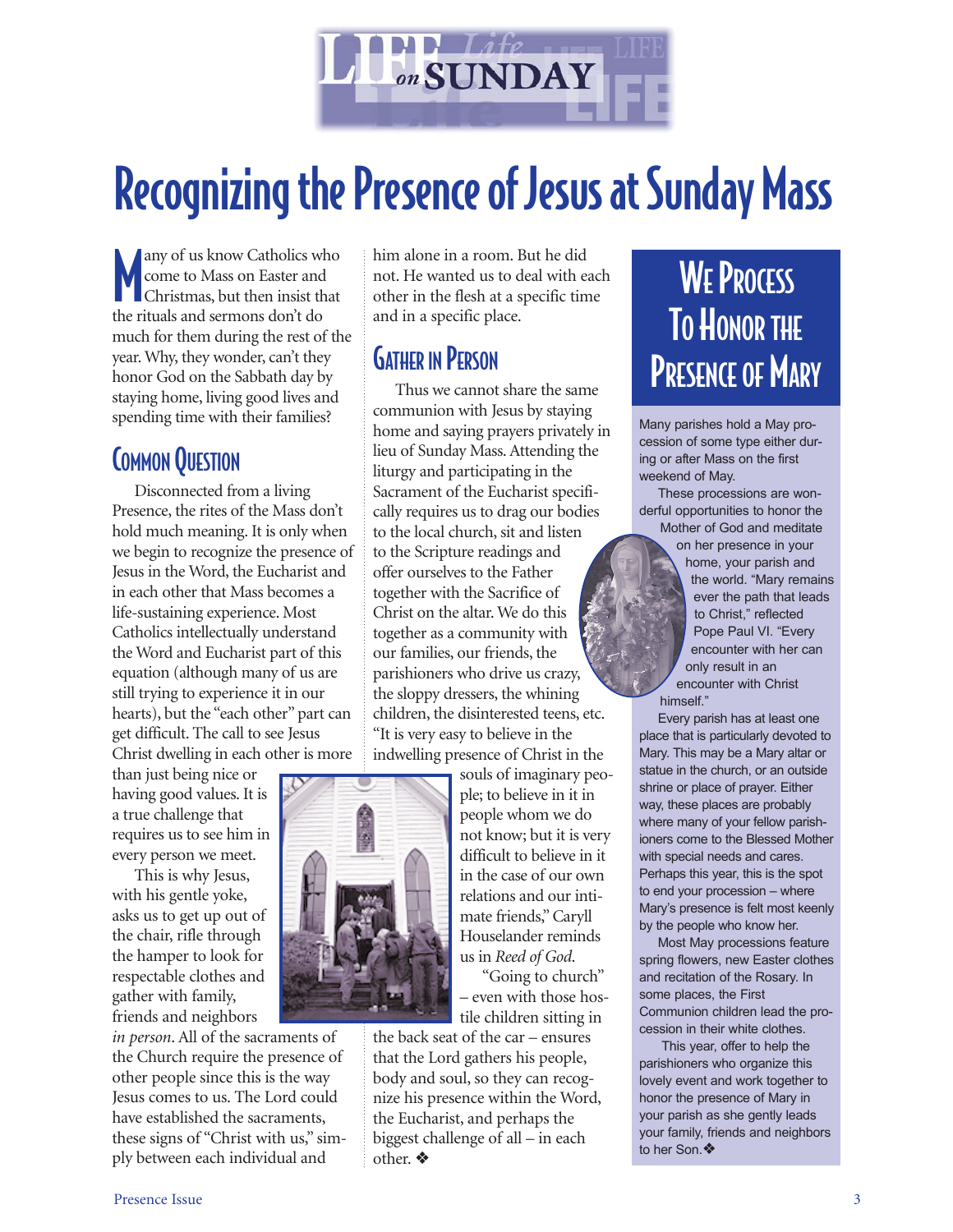

# A Place of Encounter

church is not the only<br>special place where we<br>encounter the presence of church is not the only special place where we the Lord. In fact, your own home must be a primary place where his presence is recognized. This is really not as difficult or outrageously pious as it sounds, since it is almost instinctive to seek out those we love almost any place. "If you have ever loved anyone deeply," Caryll Houselander observes, "and then lost him through separation, estrangement, or even by death, you will know that there is an instinct to look for him in every crowd. The human heart is not reasonable; it will go on seeking for those whom it loves even when they are dead."

### GETTING THERE ...

During the Easter season, start the Church year anew by inviting a priest to come bless the place where you live. The rite of blessing is an especially beautiful one, involving the whole family and calling on the Lord to send a special guardian angel for the home, a "holy angel from heaven to watch over, to cherish, to protect, to abide with, and to defend all who dwell in this house." The children will especially love the fact that the priest sprinkles holy water in every room (even the most humble) to sanctify this important dwelling place of Jesus in their midst. **❖** 

 $\vec{r}$ 

This natural instinct hit home for me with the sudden death of my own father in an auto accident 15 years ago. I recognized this desire to continue to seek the presence of the one we love, not in me, but in my five-year-old nephew. My brother's son, Anthony, had a special relationship with his grandfather. My father often retired early in the evening because he rose early in the morning for his construction job.

When my brother visited in the evening, Anthony loved to bound down the hall and rouse his "Pappy" from bed so they could spend some time together. They would sit and talk, watch TV and just enjoy being together. Clearly my father loved this interruption. It was a spe-

cial time with his grandson that they both grew to cherish.

In the hospital, after my father's sudden death, my brother wondered how he would tell his little boy what had happened. Later he brought Anthony to my parent's home. I will never forget the image of that young child as he first arrived. He knew exactly where to look for his grandfather. Not  $\blacksquare$ randomly in a crowd like an unreasonable adult, but in that special place they shared together. As he walked down the hall towards his grandfather's bedroom, his approach became much more deliberate and measured. Trembling, he slowly entered the doorway, and peered around the corner, hoping against hope to find

his Pappy in that familiar place. As he looked, he slowly lowered his head and turned to embrace his father who was right behind him. He softly began to cry. His father's words were true. His Pappy was gone.

#### **SACRED PLACE AT HOME**

The dignity with which that little boy approached the bedroom struck me at that moment and has stayed with me these many years.



For him, that spot in my parent's home had become a kind of sacred place – a place of tender encounter – a place now instinctively close to his heart because it reminded him of someone he loved.

In a similar way, how often is our home the place of encounter with the Someone we are

called to love, Jesus Christ? Do we recognize and enjoy his presence there – in our own home – through the members of our family? Even more, have we set aside a special place where we spend time with him alone on a daily basis, a place where we reflect on his Word and seek his companionship in our lives?

In the same way that the Church is a sacred place because of his presence, our home and family can be a "domestic church" because he dwells there, too. By carving out a place where the presence of Christ lives in our home and hearts, we truly become a concrete sign of his presence in the world. ❖

— *John M. Capobianco*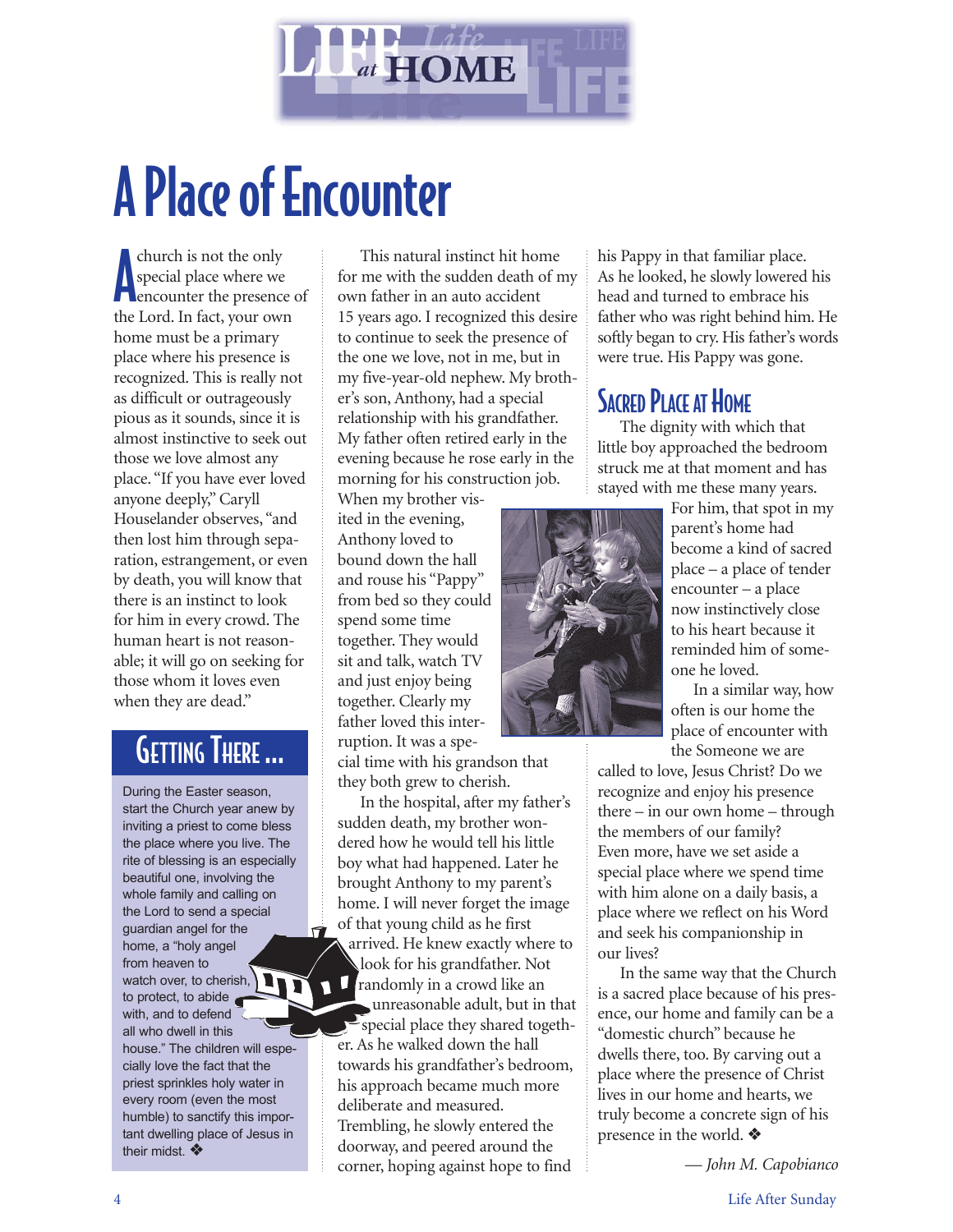# The Presence of a Mother

**P** erhaps my favorite place when I<br>
was in college was the grotto on<br>
the campus of the University of was in college was the grotto on  $\blacksquare$  the campus of the University of Notre Dame. For those of you who have never been there, it is a reproduction of the grotto at Lourdes, France. On many evenings, my friends and I would walk over to the grotto from Saint Mary's College across the street to get some exercise and say a prayer. It was usually hard to find an unlit candle in the black iron stands under the statue of Our Lady of Lourdes up in the grotto niche. Students of all shapes and sizes would be on their knees at the railing, many with their heads in their hands (including my personal favorite, the big burly guys) talking with her about grades, dates, cranky roommates and other problems. In our tortured youth, we knew that this was the place to find the presence of a Mother. Even my most skeptical friends would sneak over to the grotto before a big test to implore Mary's help - just in case she was really there.

### **A MARY PLACE**

I would venture to say that few of my college friends - including me - go so regularly to a "Mary place" for prayer the way we did 20 years ago. In the rough and tumble of our busy adult lives, we have probably forgotten the comfort and peace we felt during our grotto days as we



put our small, very personal worries in her hands.

Luckily, it is never too late to reconnect with a Mother.

Whether it be a grotto, a home altar or backyard shrine, the presence of Mary can be felt in the places where we go to meet her. "In all these places that unique testament of the Crucified Lord is wonderfully actualized," notes Pope John Paul II. "In them man feels that he is entrusted and confided to Mary; he goes there in order to be with her, as with his Mother; he opens his heart to her and speaks to her about everything; he 'takes her to his own home'."

Men and women throughout the centuries have seen Christ's instructions to St. John from the

### A Mother in Charge

When St. Teresa of Avila was assigned to head up a Carmelite convent that had been living in a fairly lax way, the sisters there were furious. Teresa, whose reforms were unpalatable to many of them, saw that her leadership was being undermined. So, she put a large statue of Our Lady of Mount Carmel on the prioress' chair with the keys to the convent. This concrete sign of the presence of Mary in their midst reminded the nuns who was really in charge. After that,Teresa earned her sisters' allegiance through the presence of the Mother who led them to see her Son in each other. ❖

## GETTING THERE ...

Home altars are sacred spaces set aside to recognize the presence of Jesus and his Mother in your home. If you don't have a special place in your house for prayer or devotion and feel self-conscious about a big "religious display," begin during the month of May with a simple blessed statue of Mary. Put it in a place the whole family agrees on and then encourage everyone to go there to be with the Blessed Mother. Ask children to bring fresh flowers for Mary during the month. Perhaps your family Bible, a prayer card, a vial of holy water or some other family sacramental can be kept there, too. Whatever your family chooses, a home altar with a statue of the Blessed Mother is a perfect first step to learning to love Jesus with the heart of Mary. ❖

cross as a clear spiritual path: "behold your Mother," he said to his beloved friend. "And from that hour on," the Gospel records, "the apostle took her into his home." (Jn 19: 27)

By bringing the Blessed Mother into our homes through a home altar or statue, the recitation of the Rosary or some other concrete sign of her constant presence, we, too, seek her maternal care. The Blessed Mother is the one to go to when our journey of faith is blocked by the "big tests" of adult life: problems at work, family estrangements, financial worries. "[By] serving the Immaculate faithfully," St. Maximillian Kolbe once wrote, "we can give the most help also to our family; in fact, isn't she in a position to help them better than we without comparison? Let us recommend all those dear to our heart to her, and she, the best of mothers, will provide them with the best help possible."  $\bullet$  — *M.B.N.*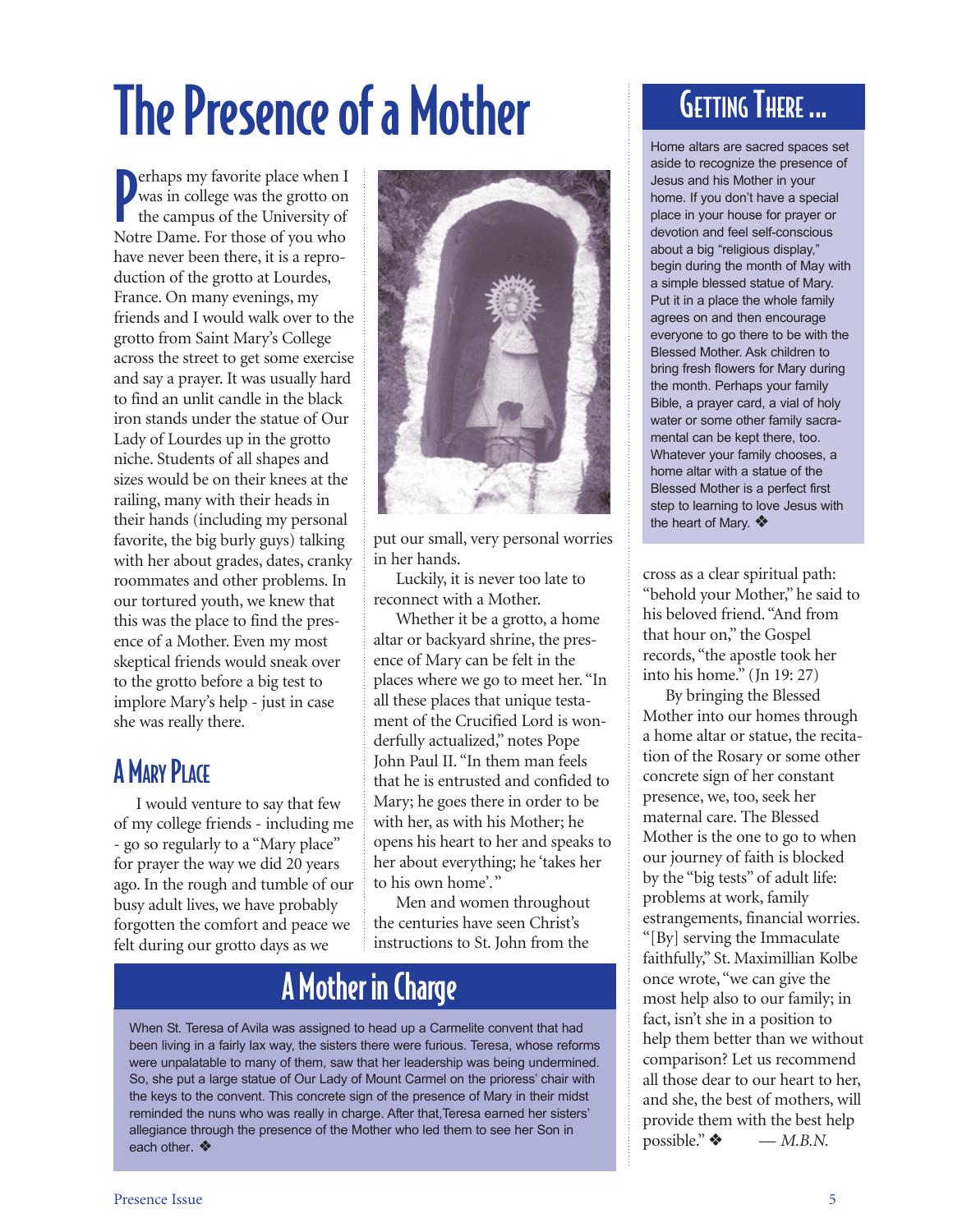

# Recognizing His Presence in the Eucharist

O ur parish priest says that it always saddens him during preparation for the Sacrament of the Eucharist when some of the Second Graders walk into the church and do not cross themselves with holy water or genuflect toward the tabernacle. This is not because he thinks they have no discipline. It is worse. As the children walk in, they

#### Seeing the Presence of Jesus in the Least Among Us GETTING THERE ...

Your parish probably has a number of social justice and community service projects that it conducts for needy people in your area. Whenever you participate in these activities, it is good to remember that we are not called to help just to "be charitable," but rather to see Jesus dwelling in each person who is poor, downtrodden or persecuted. Through them, we are offered the opportunity to serve him. Through him, our efforts to help them will bear real fruit. ❖

clearly have no sense of the living presence of Jesus right there in the church - a disconnection with Christ that perhaps has been conveyed by their parents.

In our April 1995 issue of *Life After Sunday*, we cited a 1994 New York Times/CBS poll stating that 70% of young adult American Catholics (ages 18-44) described the bread and wine after the Consecration as "symbolic reminders" of Christ, rather than his actual Body and Blood. Among Catholics 65 and older, only 51% said the bread and wine are changed into Christ's Body and Blood. These sad statistics may explain the Second Graders' genuflection problem. Why would you genuflect to someone you don't even realize is there?

The Church teaches that the living Jesus is truly present in the consecrated hosts reserved in all the tabernacles of the world. The parish church is a sacred and holy place because of Jesus in the tabernacle and the community of faith that

### **RECOGNIZING A DIFFERENCE**

Our friend Margie, a former Protestant, recently told us about an experience she had as a college student touring the great churches of Europe. Whenever she walked in to a

Catholic basilica or cathedral, she could sense that something was different. She was struck not only by the beautiful rituals of the liturgy, but also by a very concrete presence – a presence she did not recognize in her church at home. Only later during instruction in the Catholic faith did she come to recognize this presence as Jesus Christ, truly present in the tabernacle under the appearance of bread consecrated during the Mass. Although she could not name this presence during her European trip, she still recognized a fullness of faith that was missing from her experience of Christianity.  $\triangleleft$  — M.B.N.

#### PRAYER TO MARY BEFORE THE TABERNACLE

Mother of God, come with me into the presence of Jesus in the Blessed Sacrament. Help me speak to him and listen to him. Help me to understand his thoughts and wishes and to follow him always and in all things, just as you did.

- St. Louis de Montfort.

gathers there, not by virtue of the sacred building itself. Because so many of us have failed to recognize the living Jesus, we do not even understand what sacred means. Times, things, and places are sacred *when we are in his presence*.

Biographers say that St. Teresa of Avila used to laugh when people told her they wished they had lived during the time of Christ. She wondered how they could miss the fact that in the Blessed Sacrament we have him "just as truly present as he was then."❖

— *M.B.N.*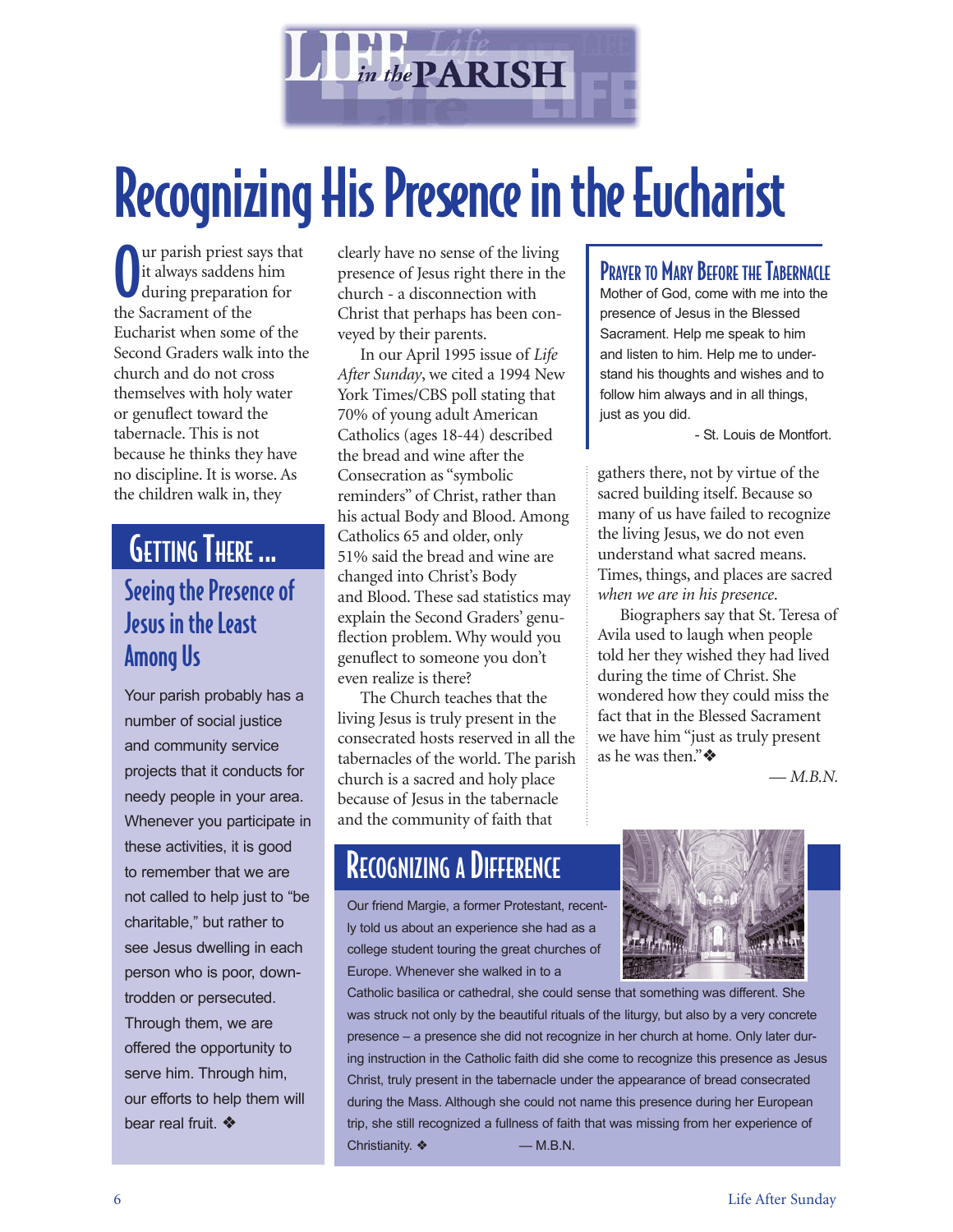

# Seeing the Presence of God in World Affairs

I t is always interesting to reflect on the story of Exodus, the compelling Biblical account of how Yahweh led his people out of oppression in the land of Egypt. Although Jewish scribes recorded the event in the heroic tradition, the reality of packing up the family and the rest of the household on a day's notice must have been an overwhelming task, indeed. How many of those Jewish families had the time or wherewithal to experience the majestic presence of Yahweh as he moved his people safely out of captivity? Were the tasks of everyday life just too distracting to allow them to focus on the direct intervention of the ever-present God who loved them? And furthermore, does this ever happen to us – even when the evidence of a Presence is right before our eyes?

#### THE LORD AT WORK

Consider the collapse of the Soviet Union. Could it be that like the event of Exodus, this was a great sign of the presence of the Lord at work in our world? Or do we experience a God who is too remote for such intimate involvement in our affairs?

Many secular media outlets have acknowledged the hand of Pope John Paul II in the most sensitive aspects of the collapse of Communism - first within his native Poland and later, within the other countries of the Soviet Bloc. World leaders consulted the Pope often as developments continued during the 1980s and early 1990s. Yet why is it so hard for us to see the Lord at work within all of them to make a change for his captive



people? Did the harried Jewish mother gathering up her family's possessions see Moses just as a political leader or a leader personally led by Yahweh?

According to published reports, Pope John Paul II considers the peaceful collapse of Communism a wonderful work of the Lord for our time through the direct intercession of the Blessed Mother. He also says that his own involvement is a gift from the Mother whom he credits with the failure of an assassination attempt on his life in 1981. That day was the anniversary of the first apparition at Fatima, Portugal, in 1917. During a 1991 visit to Fatima, the Pope thanked the Blessed Mother for "unexpected changes which restored confidence to peoples who were oppressed and humiliated for so long... My Mother for ever, and especially on May 13, 1981, when I felt your helpful presence at my side." (Today, one of the bullets that struck him rests inside the crown of Mary's statue at the Basilica of Fatima, Portugal.)

Now if we read about these events in the Bible, we would be wowed by the work of the Lord on behalf of his people. Today it is harder for us to grasp. Do we see the Lord dwelling in the people navigating the diplomatic process in the

Middle East today? Do we see Jesus, the Lord of History, in Fidel Castro, our president or members of our Congress? Do we believe the Lord has a path for each of *them* just as he does for each of us? This is the hard work of our faith. Perhaps we can begin by scanning the daily headlines and asking the Holy Spirit to show us signs of the presence of the Lord in the world. And then maybe we can take a moment, like our ancient Jewish brethren, and look around in the midst of our busy lives and recognize the mysterious wonder of the Lord's presence in our world. ❖

#### COINCIDENCE OR CONFIRMATION?

Many of the milestones of the Soviet collapse happened to fall on major Marian feasts in the liturgical calendar. Some people see this as confirmation of Mary's intercession on behalf of her children. Others see it as sheer coincidence. Whichever way you consider it, the facts remain.

May 13, 1981, Anniversary of the First Apparition at Fatima: Failed attempt on the life of Pope John Paul II by an Eastern Bloc assassin.

Aug. 22, 1991, Feast of the Queenship of Mary: Collapse of the coup against President Mikhail Gorbachev.

Dec. 8, 1991, Feast of the Immaculate Conception: The founding of the commonwealth by the three leading republics with the announcement on the same day that the Soviet Union is dead.

Dec. 25, 1991, Feast of the Nativity: The final dissolution of the Soviet Union by President Gorbachev. ❖